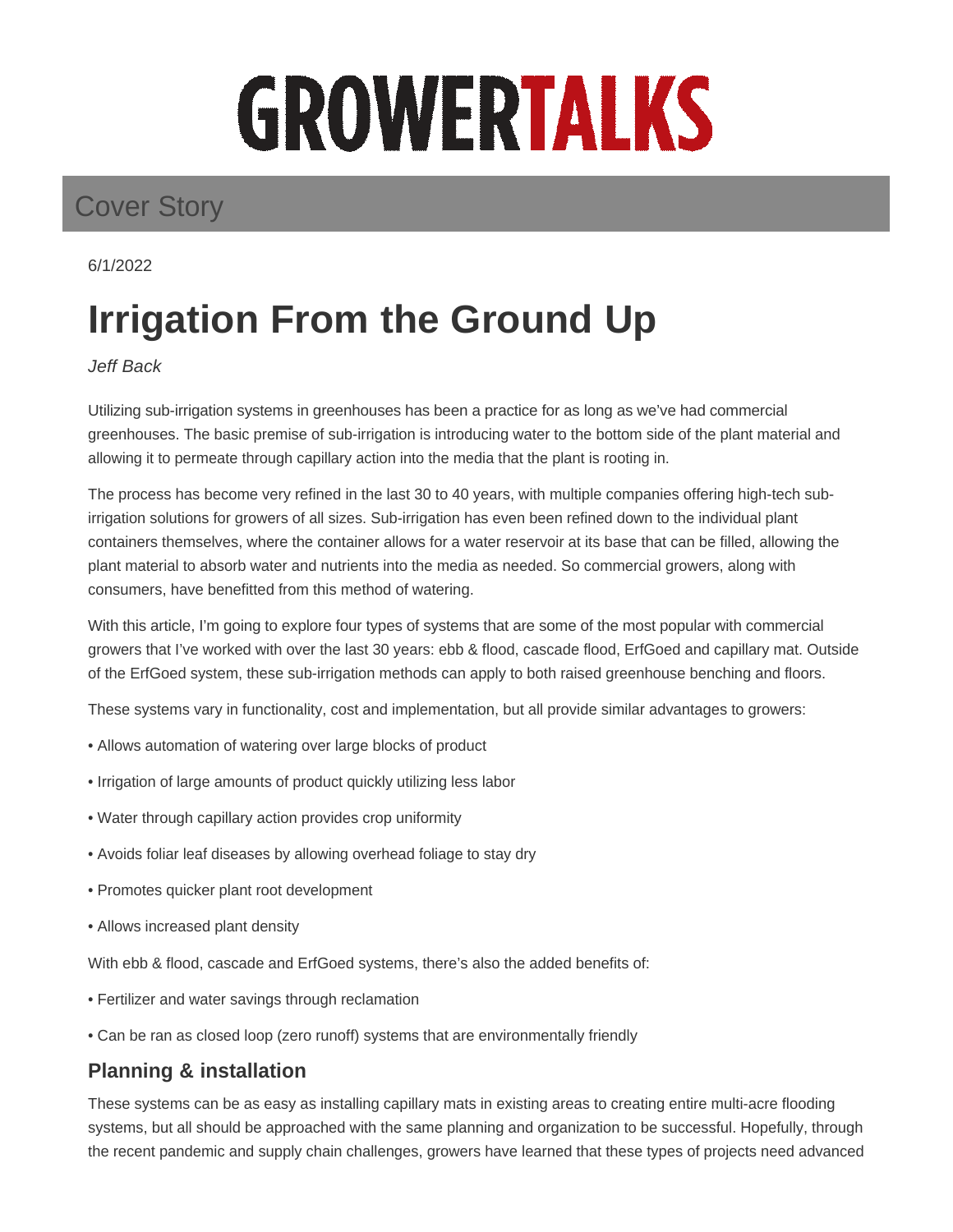planning. If the plan could be executed in eight to 10 months prior to the last few years, we now know that we need to double that. Contingency plans are paramount as well.

• These projects take a team, which should be cross organizational (Owner/CEO, Growing, Operations, Maintenance, etc.) meeting regularly throughout the whole process.

• Make sure the team agrees on the goal and all elements involved with accomplishing it (type of sub-irrigation, how it's implemented, scope and what crops will be utilizing the system).

• Be thinking ahead to future projects and expansion—can infrastructure be built in place that will save money for future expansion of the irrigation system (larger tanks, pumps, etc. to service future growing areas)?

• Create a working budget, knowing that it will have to be flexible across a longer time frame. Most labor and material pricing are rarely guaranteed past 15 to 20 days.

• Create a detailed timeline (I'm fond of Gant Charts) outlining everything that will need to be done. Start by working backwards from the optimum date you want to have plants utilizing the system. Aligning the steps of these projects and the contracted labor are what will make or break your deadlines. Make sure you're planning on being done well before the space is needed.

• Know your resources, what you can accomplish in-house versus using contractors. This can vary depending on what time of year you're doing these installations. Identify back-up resources as they might be needed.

• When using contractors, especially if utilizing concrete, make sure they're capable of the scope of work. This is especially crucial on concrete flood floors.

• Track all work toward timelines, having at least one person off your planning team who's onsite for the entire project, reporting progress.

#### **Ebb & flood**

Ebb & flood has been one of the most widely used systems for growers since the 1950s where they were first utilized as part of Dutch benching systems. Then through the '70s and '80s, companies introduced entire floor systems to be used in the greenhouse.





#### Pictured: A concrete flood floor with and without plants.

Focusing on the latter floor systems, the sub-irrigation is accomplished by installing a network of underground supply and spur line piping under the concrete. These lines are filled via pumps from centralized main tanks. Pneumatic valves allow the water into the specific flooding zones where they flood the zone via holes drilled into the spur lines through the concrete, and then recede to a holding tank via the same path. The irrigation is filtered, then treated before being pumped into the next designated growing zone. The flooding process can take anywhere from five to 15 minutes. The pneumatic valves can be operated manually or can be ran off of specific environmental control systems.

The greenhouse flood bays are poured either in a "V" shaped configuration with one centralized feed and return line or in a "W" shape where there are two feeding and receiving spur lines. Since the early 2000s companies offering these systems have introduced a variation "ebb & flow-thru" version that allows the flooding and draining to be done through separate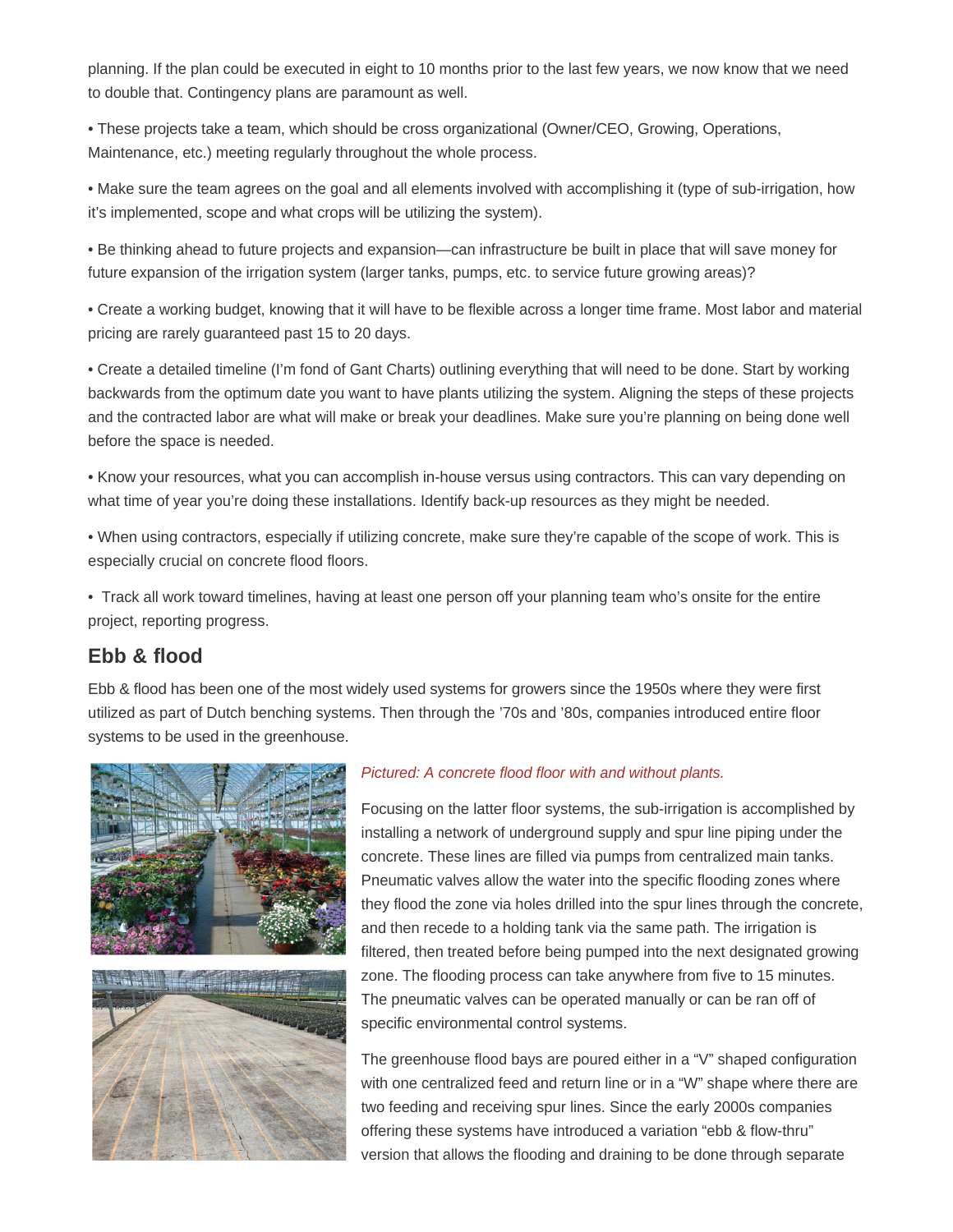lines in order to allow the fill lines to be cleaned for filtered fertigation or water only. Some of the larger vendors for these systems are BioTherm and Zwart Systems (the latter of which recently became part of AdeptAg). These companies, along with other suppliers, have teams who'll help you with planning the size of water holding, pumping and filtering systems to match up with the size zones that you'll want your sub-irrigation divided into.

With all of the benefits they offer, the biggest hesitation to installing these systems has been justifying the cost. With some good cost analysis and understanding labor involved outside of just growing, these systems can have reasonable payoffs. I've worked for growers who I've helped install around 15 to 20 acres of traditional flood systems. For the operations side, these have had great advantages—for example, being able to increase plant density by not needing as much access space for hand watering results in dollars per square foot adding up fast.

#### **Things I learned from installing traditional ebb & flood systems:**

1. Concrete work needs to be meticulous. Puddling of water can be life and death for plant material. Grinding channels can be done into the concrete after the fact, but this is extra labor no one wants to pay for.

2. Really weigh out the benefits of above-ground storage and supply tanks versus underground tanks. They both have advantages and disadvantages depending on your situation. Above-ground tanks require space. Below-ground tanks, which are concrete formed, can provide challenges in ability to access and they may require being lined or spray coated over time due to effects of the concrete breaking down.

3. Plant material does flush back through the system in some volume depending on use. Filtering systems will be very important. There are several variants of filtering systems, from sand, to mesh screening and even paper. Many growers use paper filtering of return water (similar to coffee filter material) that's consumable to filter down to specific microns of material. The paper filter is an expense and consumption can be reduced by setting up a primary non-paper filter for larger debris material. This will be important in setting up your flood tank and filtering area.

4. Concrete residue can affect plant pH. It's important to clean the floor after installation thoroughly. Floor scrubbers running over the floor several times can help with this, but it can still take up to a year for the concrete residue to not affect plant material. This may not be a major effect, and in fact some plants can benefit from the pH level, but it's something to be aware of.

5. Overhead watering to establish crops is needed. Irrigation booms are the best at saving labor, but can be an expense. An alternative to this is space planning where plants aren't introduced to ebb & flood floors until they're established, but this requires adequate greenhouse room to accomplish (not so easy in the spring).

6. Your production departments and shipping teams will enjoy access throughout with plant racks. Utilizing automation, such as plant trimming machines that roll over the crop, work well on the concrete floors. This labor savings can add up quickly depending on the size of the area and how much time it can take to walk plants in and out. Shipping teams will also love the plant consistency for large order pulls.

7. Last-minute watering prior to ship can be facilitated much easier when using flood floors. Avoiding wet foliage going into a box or truck facilitates the shipping and logistics teams.

8. With greenhouses that have taller gutter heights, basket hanging systems will come into play. If not employing an automated system, such as Echos or boomerangs, having concrete to access these lines is a time saver, whether manually hanging the baskets or using a lift device. This is also of great help for your maintenance team if they have to access vents or roof repairs.

9. Cleaning the floors can be accomplished rather quickly and easily. However, yearly or between high risk crops you'll want to flush the system lines out. Some growers even use tools to put pressurized water down every spur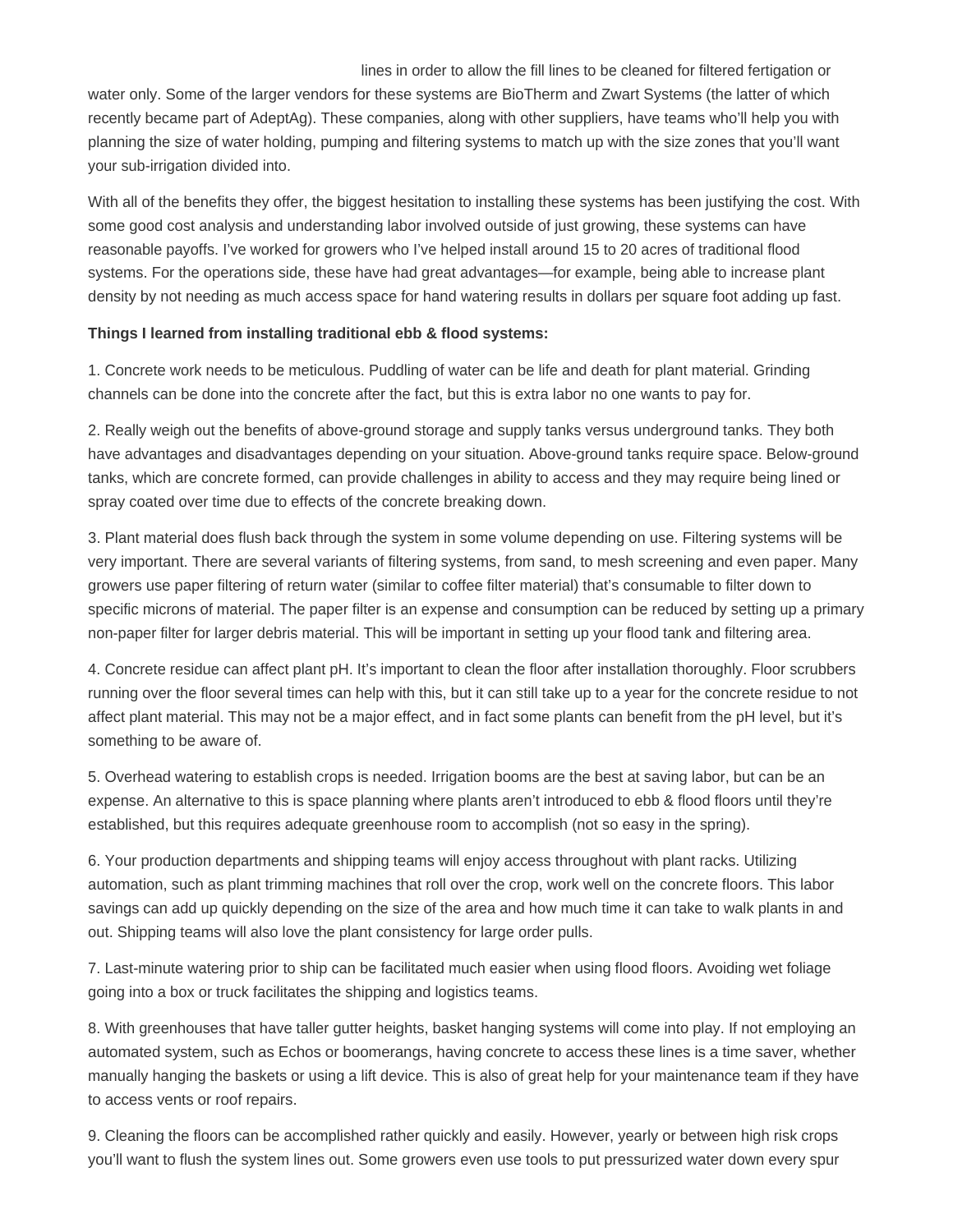line hole to do a thorough cleaning.

10. When utilizing embedded rubber floor barriers that retain the water, avoid using plant moving racks that have floor braking systems (for truck shipping), as these can rip out the rubber strips causing the system not to retain the flooding irrigation water.

#### **Cascade flood**

The cascading flood floor system is based on continuously flowing water that's introduced via the same spur line system under the concrete and flows across the greenhouse floor to be received by the return spur line. The floor is sloped from one side to the other, creating the cascade effect.

The holding tanks, fertigation and filtering systems are similar to the traditional ebb & flood system. The advantages are quicker watering times, less water used (the running water only needs to be 0.5 to 1 in. in depth) and less opportunity for any diseases in the system, as the fill line is separate from the return line. Spot watering zones are easier and quicker. With flowing water, there's less debris in the centers of the floor.

#### **Here's what I ascertained from installing and using a 75,000 sq. ft. cascade floor system:**

1. Concrete has to be perfect. Even more so than with traditional flood floors. Less amount of water flowing can be greatly affected by high spots or low spots in the concrete.

2. This type of watering works best with uniform container sizes throughout.

3. With less water being used and reduced water height, be aware that containers being used have the drain holes in the lower half of the container for proper absorption.

4. Because of the debris going to one set of drain holes, the floor is cleaner, but there's way more collection of debris over the drain holes, which can cause some small amounts of puddling.

5. Less water volume and cascading irrigation allows quick touch-ups to plant material that can greatly benefit shipping or production teams needing to pick up product right away.

### **ErfGoed**

Over the last 20 years, the ErfGoed system has become increasingly popular. This system is used in greenhouse settings, as well as many outdoor growing areas. ErfGoed can be 30% to 50% of the price of traditional and cascade flood systems due to not using concrete.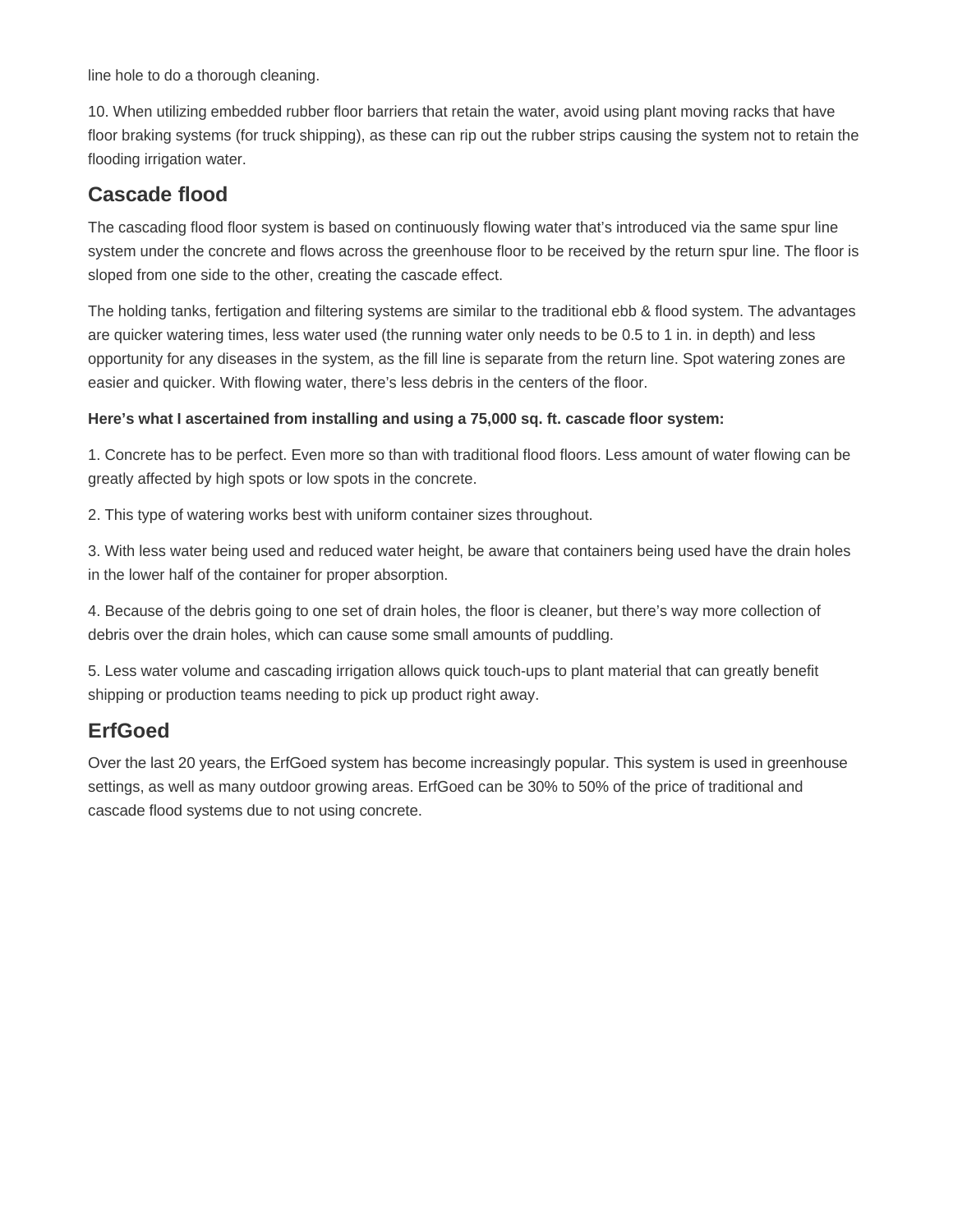

#### Pictured: Examples of ErfGoed floors with a black membrane (bottom) and a white (top).

The method of sub-irrigating is the same as that of traditional ebb & flood floors; however, in place of concrete, an aggregate (stone, granite, lava rock, etc.) is used as fill. This aggregate has to be tested and approved by ErfGoed's testing lab for its ability to pack tightly, while still allowing water flow, and most importantly, be inert to water and fertigation used.

The sub-irrigation piping and the aggregate sit above a membrane that retains the water within the aggregate and is topped off with a porous weedmat covering. (For the 200,000 sq. ft. system that I was involved in installing, we used crushed granite.)

Outside of the cost savings, ErfGoed is advantageous in that the system flows and fills very uniformly as it flows through the aggregate, and also drains uniformly. This alleviates concerns over puddling on the surface and plants sitting in water. The mat and the stone aggregate also allow for additional filtering before returning through the supply/drain pipe.

#### **Considerations we learned in using ErfGoed were:**

- 1. The ErfGoed company are the only installers of their flood systems. Advance planning to reserve the crews and installation equipment is vital.
- 2. Very uniform watering throughout the crop.

3. The filtering keeps plant material out of the system, but it's collected on the floor cover, so cleaning will need to be regimented. ErfGoed has specialized machinery for cleaning their floors that will need to be considered.

4. Have a good plan in advance for how plants are to be moved. If using Dutch trolleys or other plant racks, you'll want to have ErfGoed's metal trolley tracks installed to get in and out of the flood bays.

5. Overhead watering to establish material will work best unless space is available to move established product in later. Boom irrigation works well, but is an added expense.

6. Using fork systems to move plants is possible with large pneumatic-tiered lifts. We used an overhead fork system that worked off the boom rails.

7. If you have the higher greenhouse truss heights, hanging baskets can be accessed by using Echo or boomerang systems. If using stationary basket hanging lines, you'll need to work on a system of how to access them. Scissor lifts will require planking placed on the floor that ErfGoed can supply. We used a rolling scaffold that followed the boom rails.

8. If roof maintenance is required, you'll also want to have the plank system put down for access. This will add time for accessing repairs.

9. The original floor covering was black, which did cause some solar gain challenges in the heat of the summer. We didn't have a shade system.

10. Switching to a lighter colored floor covering cloth, algae was more apparent and required extra cleaning to keep it looking good. This could be specific to the plant material and length of time on the floor.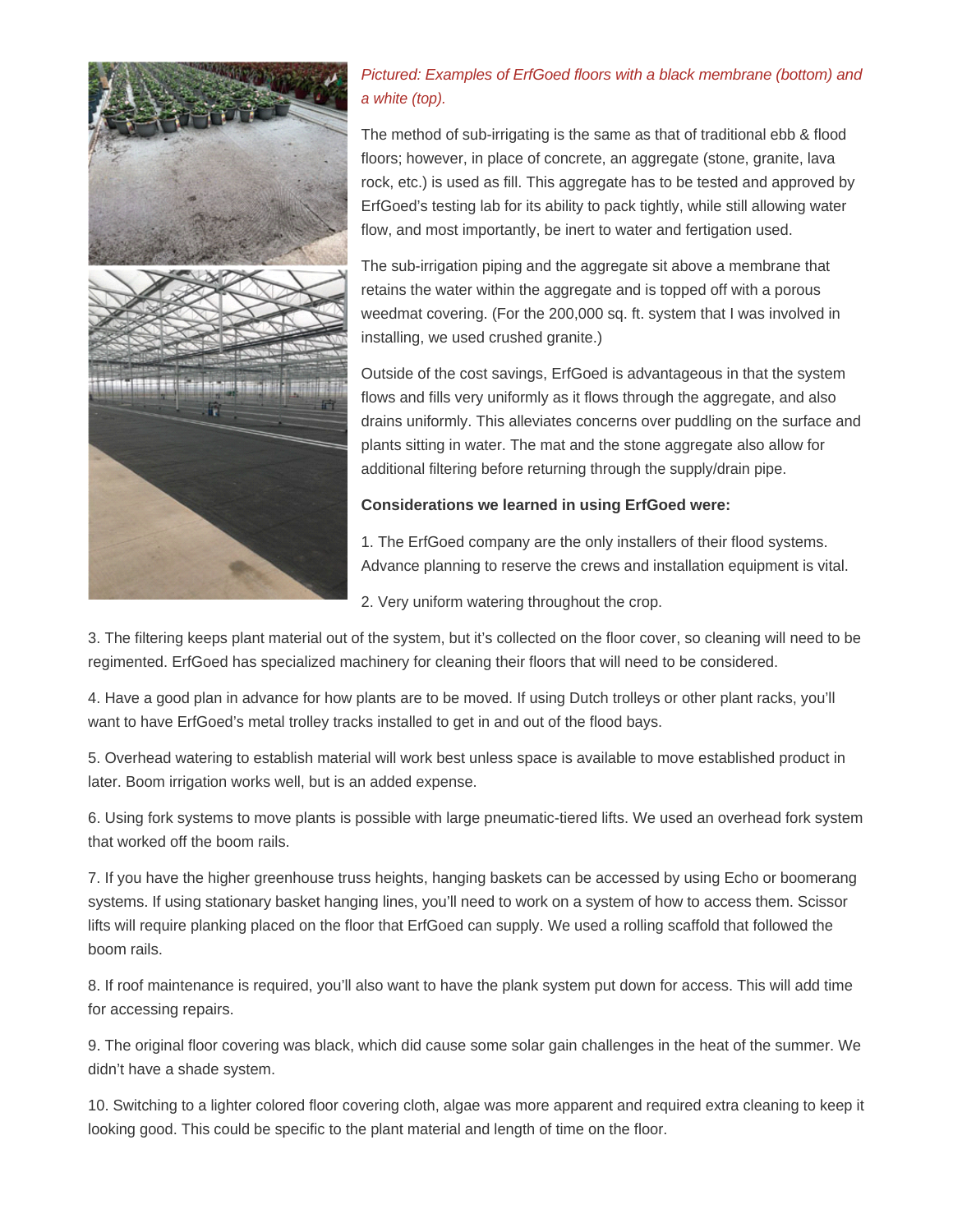## **Capillary mats**

Capillary mats consist of a fibrous water-absorbent material that, when irrigation is introduced, wicks evenly throughout its surface. The mats have a plastic underlayment to retain the water from leaching. The fibrous mat material is covered with a permeable plastic, nylon or similar matting that allows the irrigation water to contact the plant container.



#### Pictured: Capillary mat irrigation.

Some capillary mats are covered with a solid plastic sheet in which holes the size of the growing containers are cut to access the wicked water material. This requires uniform-sized containers, but can act as more of an algae barrier since the only water exposure points are at the containers. Some of the well-known capillary mat manufacturers are Water Pulse and Aquamat.

Capillary mat systems are the most widely accessible of the sub-irrigation systems aforementioned. Most greenhouse suppliers offer some version of capillary watering mat that can be fitted to any size area needed. Materials are available to build your own capillary mat system, as well as companies that can custom design and build them for you.

How irrigation water is introduced to the mat can occur by many methods, from a single source hose and multiple faucet points to drip irrigation laid on the mat itself. My recent experience with a capillary mat system was an approximately 8,000-sq. ft. installation into four Quonset hut greenhouse floors over a gravel base. This capillary mat system incorporated an internal drip tape system throughout for water uniformity and it ran off a series of automated solenoids that could be controlled from a central controller.

#### **Notes from this system:**

1. As with all capillary mats, the components do wear out and have to be fixed or replaced.

2. For 1-gallon shrub production, the system allowed better plant density and saved watering-related labor. However, these shrubs were established in an area with overhead irrigation watering prior to being placed on the capillary mat.

3. With the mats being over 100-ft. long, close attention had to be paid to making sure the internal drip tapes were run straight. We often had employees making sure these were straightened out and at the right distances apart.

4. Part of regular maintenance with the area was to remove the mats and level the gravel floors. This was to offset puddling on the mats. Even with letting the mats dry out they required a number of people to move them.

5. To access the areas with plant racks for both production and shipping, we installed the trolley tracking offered by ErfGoed. Plant racks with pneumatic tires worked, but not as well.

6. Methodical cleaning and disinfecting will be required in between crops. This also involves removing the mat, disassembling and using a mild fungicide.

7. Although this project didn't have hanging basket production above it, careful consideration would need to be given to what type of basket system could be used due to access and watering above the capillary mat. Excess leach water or fertilizer from the baskets would affect the mat moisture levels.

#### **Final thoughts**

All four sub-irrigation systems have been successful and can be great options for your next greenhouse expansion, retrofit or upgrade. With the challenging workforce availability, growers should be contemplating these as a means